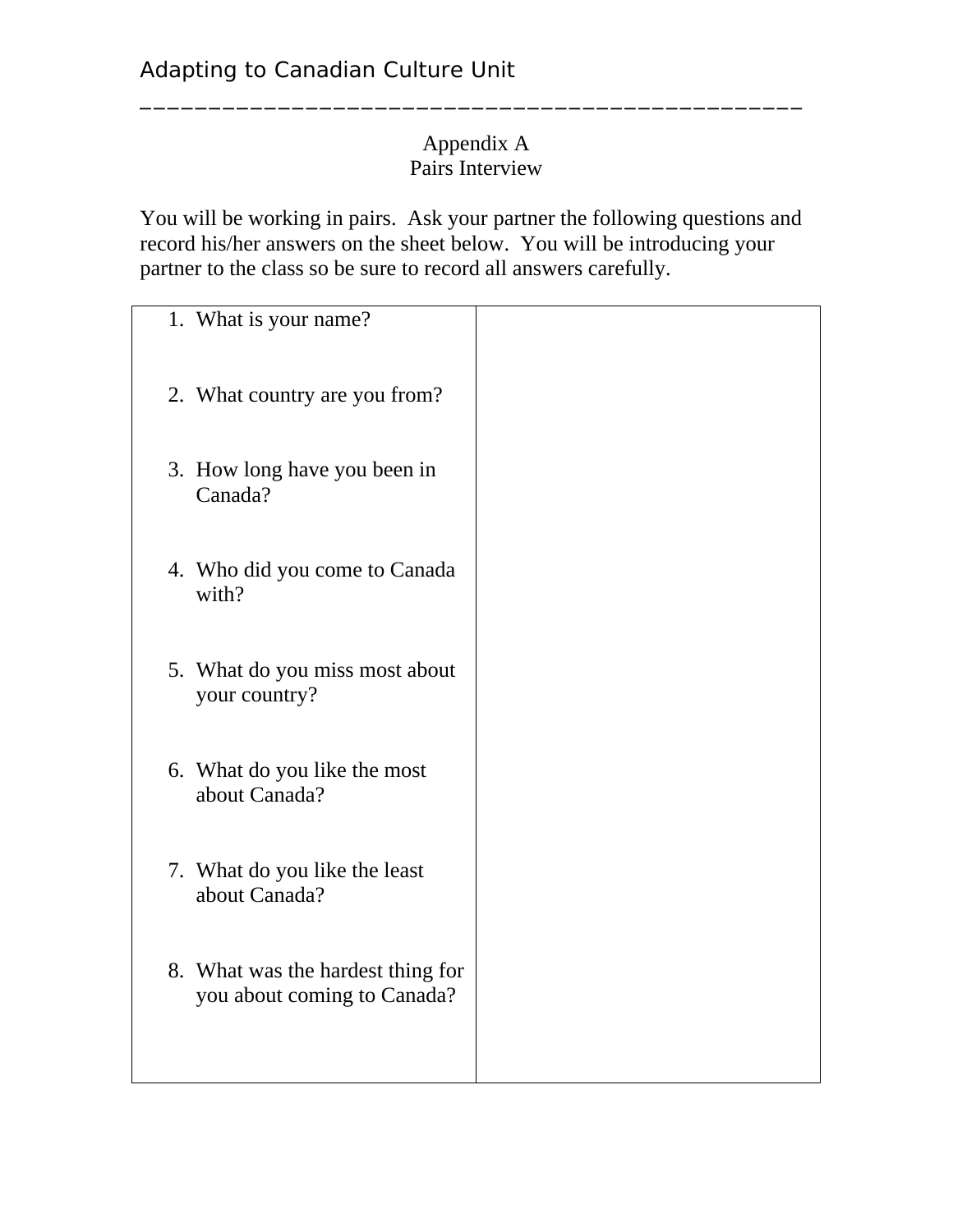## Appendix B Graphic Organizer – Essay

\_\_\_\_\_\_\_\_\_\_\_\_\_\_\_\_\_\_\_\_\_\_\_\_\_\_\_\_\_\_\_\_\_\_\_\_\_\_\_\_\_\_\_\_\_\_\_\_

You will be writing a three-paragraph essay about your experiences adapting to Canada and your feelings about coming to Canada. Use point form to fill in your answers to the following questions. Feel free to add other ideas as well.

| <b>Introduction</b><br>Topic Sentence -                                   |
|---------------------------------------------------------------------------|
| What country did you come from?                                           |
| How long have you been in Canada?                                         |
| Who did you come with?                                                    |
|                                                                           |
| $\underline{Body}$<br>What problems did you face when you came to Canada? |
| What was the hardest thing you faced?                                     |
| Were there any disappointments or surprises about Canada or its culture?  |
| Conclusion<br>Are you glad you came to Canada? Explain why or why not.    |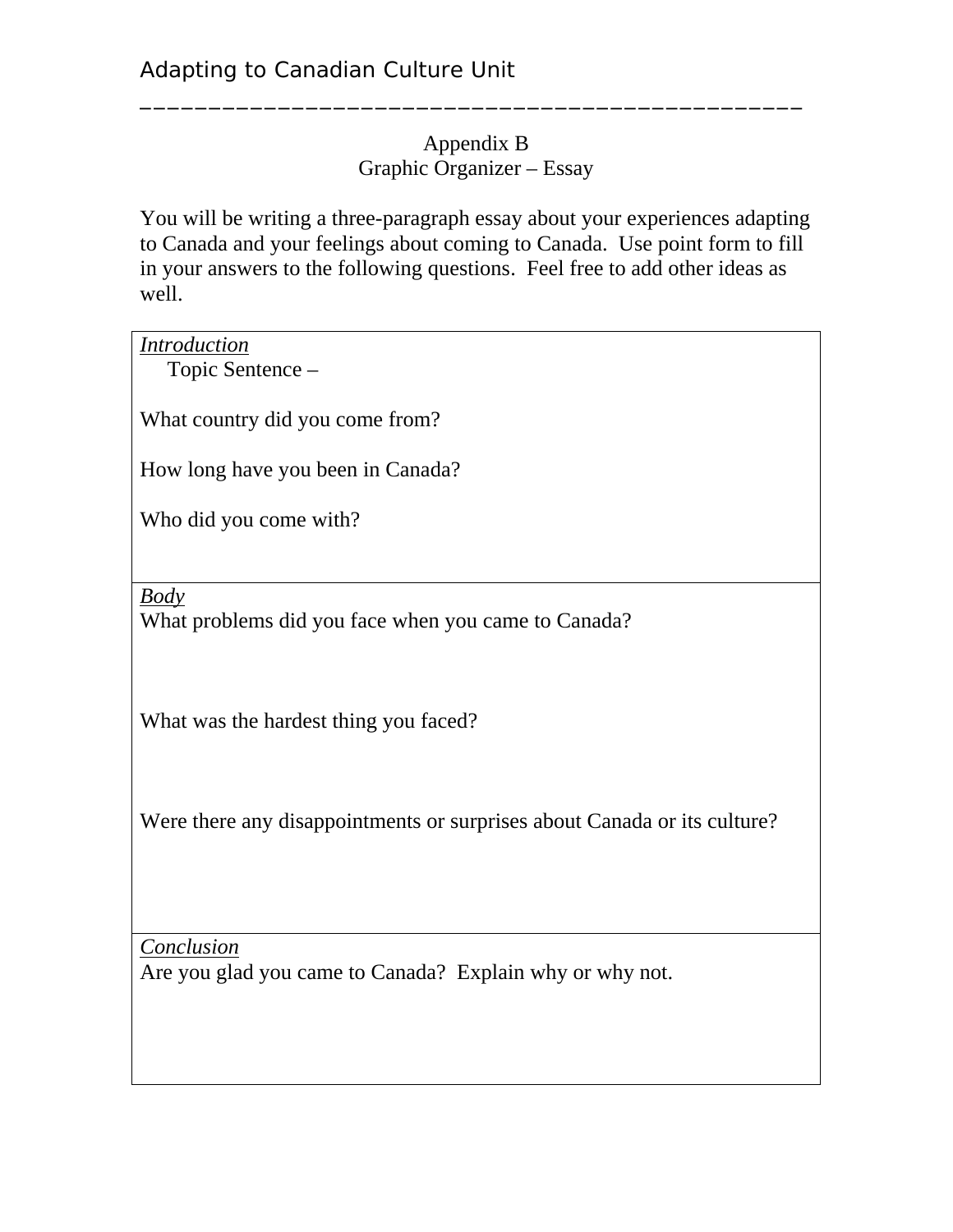## Appendix C Editing Sheet for Essay

\_\_\_\_\_\_\_\_\_\_\_\_\_\_\_\_\_\_\_\_\_\_\_\_\_\_\_\_\_\_\_\_\_\_\_\_\_\_\_\_\_\_\_\_\_\_\_\_

You will be working with a partner to edit each other's essays. Take one essay and work on it together then work on your partner's essay together. Make notes and comments in the column below.

|                                                                                                               | Notes and comments |
|---------------------------------------------------------------------------------------------------------------|--------------------|
| Is there a good introduction with an<br>effective topic sentence?                                             |                    |
| Are there adequate details in the<br>body to support the topic sentence?                                      |                    |
| Is there an effective conclusion?                                                                             |                    |
| Are there transition words to link<br>ideas?                                                                  |                    |
| Is the essay written primarily in the<br>past tense? (Feelings about Canada<br>now will be in present tense.) |                    |
| Is each sentence complete with a<br>capital and period?                                                       |                    |
| Are there any other grammar or<br>spelling mistakes?                                                          |                    |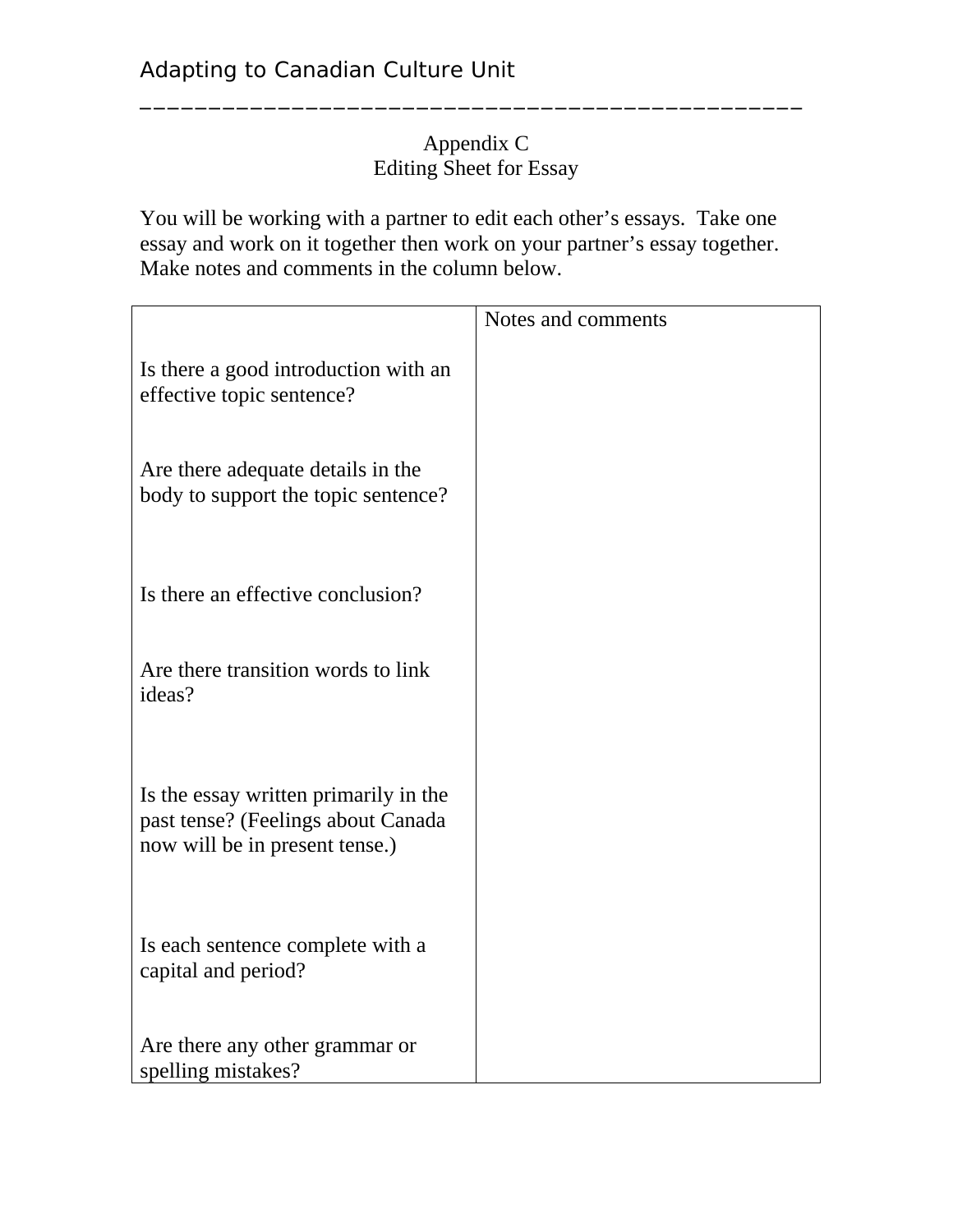|                                                                            | Self-Evaluation |                |                | <b>Teacher Evaluation</b> |   |              |                |                |                |   |  |
|----------------------------------------------------------------------------|-----------------|----------------|----------------|---------------------------|---|--------------|----------------|----------------|----------------|---|--|
| I contributed ideas and<br>suggestions to our<br>group                     | $\mathbf{1}$    | $\overline{2}$ | $\mathfrak{Z}$ | $\overline{4}$            | 5 | $\mathbf{1}$ | 2              | $\overline{3}$ | $\overline{4}$ | 5 |  |
| I listened carefully to<br>other's ideas                                   | $\mathbf{1}$    | $\overline{2}$ | $\overline{3}$ | $\overline{4}$            | 5 | $\mathbf{1}$ | $\overline{2}$ | 3              | $\overline{4}$ | 5 |  |
| I asked others in the<br>group for their opinion                           | $\mathbf{1}$    | $\overline{2}$ | 3              | $\overline{4}$            | 5 | $\mathbf{1}$ | $\overline{2}$ | $\overline{3}$ | $\overline{4}$ | 5 |  |
| I was polite and<br>respectful (I did not<br>argue with others)            | $\mathbf{1}$    | $\overline{2}$ | 3              | $\overline{4}$            | 5 | $\mathbf{1}$ | $\overline{2}$ | 3              | $\overline{4}$ | 5 |  |
| I did my share of the<br>work                                              | $\mathbf{1}$    | $\overline{2}$ | $\overline{3}$ | $\overline{4}$            | 5 | $\mathbf{1}$ | $\overline{2}$ | 3              | $\overline{4}$ | 5 |  |
| I feel good about my<br>participation and<br>contribution to this<br>group | $\mathbf{1}$    | $\overline{2}$ | 3              | $\overline{4}$            | 5 |              |                |                |                |   |  |

Appendix D Group Work Evaluation (Lesson 2 & 3)

\_\_\_\_\_\_\_\_\_\_\_\_\_\_\_\_\_\_\_\_\_\_\_\_\_\_\_\_\_\_\_\_\_\_\_\_\_\_\_\_\_\_\_\_\_\_\_\_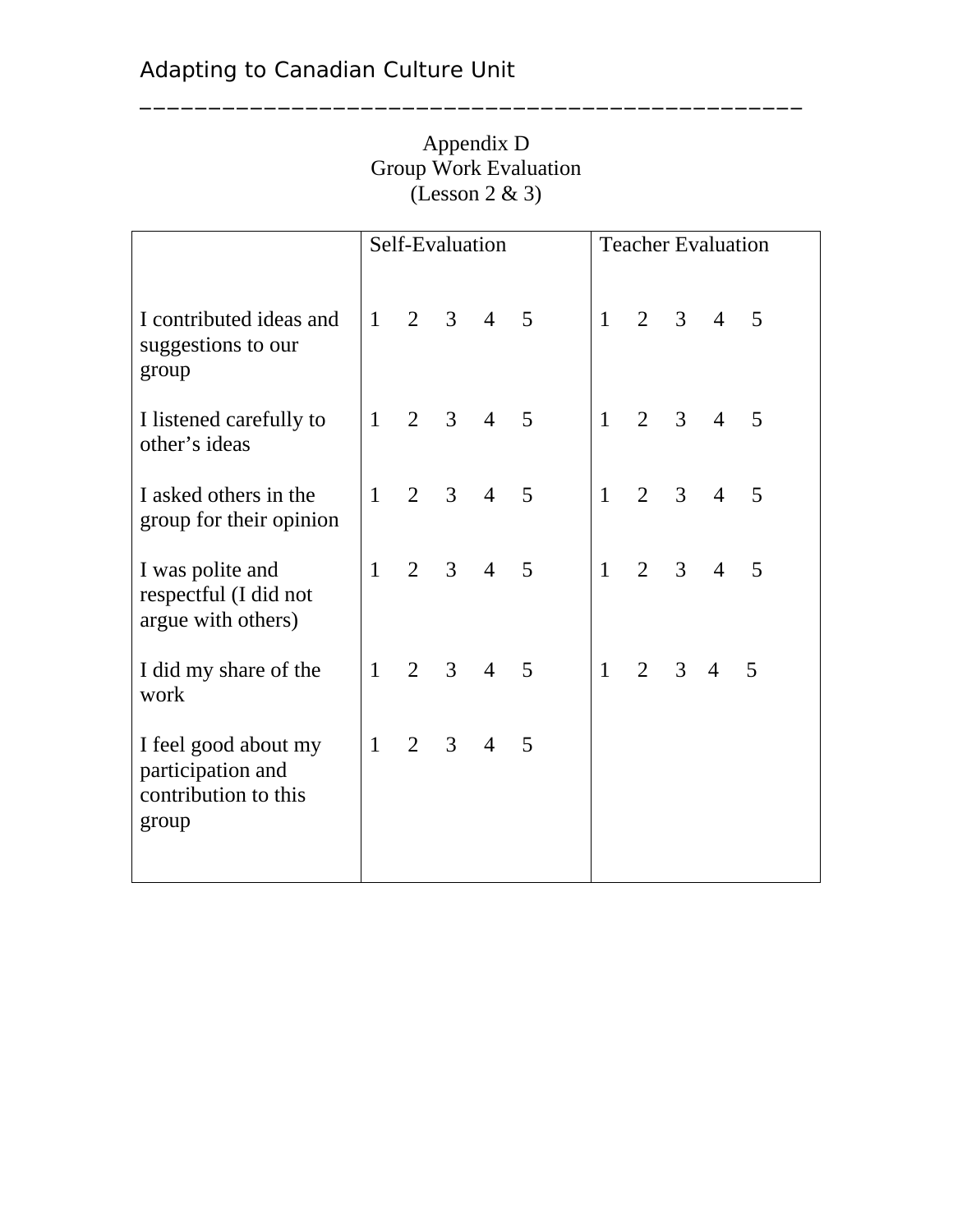|                                              | Self-Evaluation |                |                |                |   | <b>Teacher Evaluation</b> |                |                |                |   |
|----------------------------------------------|-----------------|----------------|----------------|----------------|---|---------------------------|----------------|----------------|----------------|---|
| I did my share of the<br>presentation        | $\mathbf{1}$    | $\overline{2}$ |                | $3 \quad 4$    | 5 | $\mathbf{1}$              | $\overline{2}$ | $\mathfrak{Z}$ | $\overline{4}$ | 5 |
| I answered questions<br>carefully and fully  | $\mathbf{1}$    | $\overline{2}$ | 3              | $\overline{4}$ | 5 | $\mathbf{1}$              | $\overline{2}$ | $\overline{3}$ | $\overline{4}$ | 5 |
| I spoke clearly and<br>loudly                | $\mathbf{1}$    | $\overline{2}$ | 3 <sup>1</sup> | $\overline{4}$ | 5 | $\mathbf{1}$              | $\overline{2}$ | $\overline{3}$ | $\overline{4}$ | 5 |
| I made eye contact with<br>the audience      | $\mathbf{1}$    | $\overline{2}$ | $\mathfrak{Z}$ | $\overline{4}$ | 5 | $\mathbf{1}$              | $\overline{2}$ | $\overline{3}$ | $\overline{4}$ | 5 |
| I used lots of expression<br>in my voice     | $\mathbf{1}$    | $\overline{2}$ | $\mathfrak{Z}$ | $\overline{4}$ | 5 | $\mathbf{1}$              | $\overline{2}$ | $\overline{3}$ | $\overline{4}$ | 5 |
| I really acted out the<br>part I was playing | $\mathbf{1}$    | $\overline{2}$ | 3              | $\overline{4}$ | 5 | $\mathbf{1}$              | $\overline{2}$ | $\overline{3}$ | $\overline{4}$ | 5 |

Appendix E Group Presentation Skills (Lesson 2 & 3)

\_\_\_\_\_\_\_\_\_\_\_\_\_\_\_\_\_\_\_\_\_\_\_\_\_\_\_\_\_\_\_\_\_\_\_\_\_\_\_\_\_\_\_\_\_\_\_\_